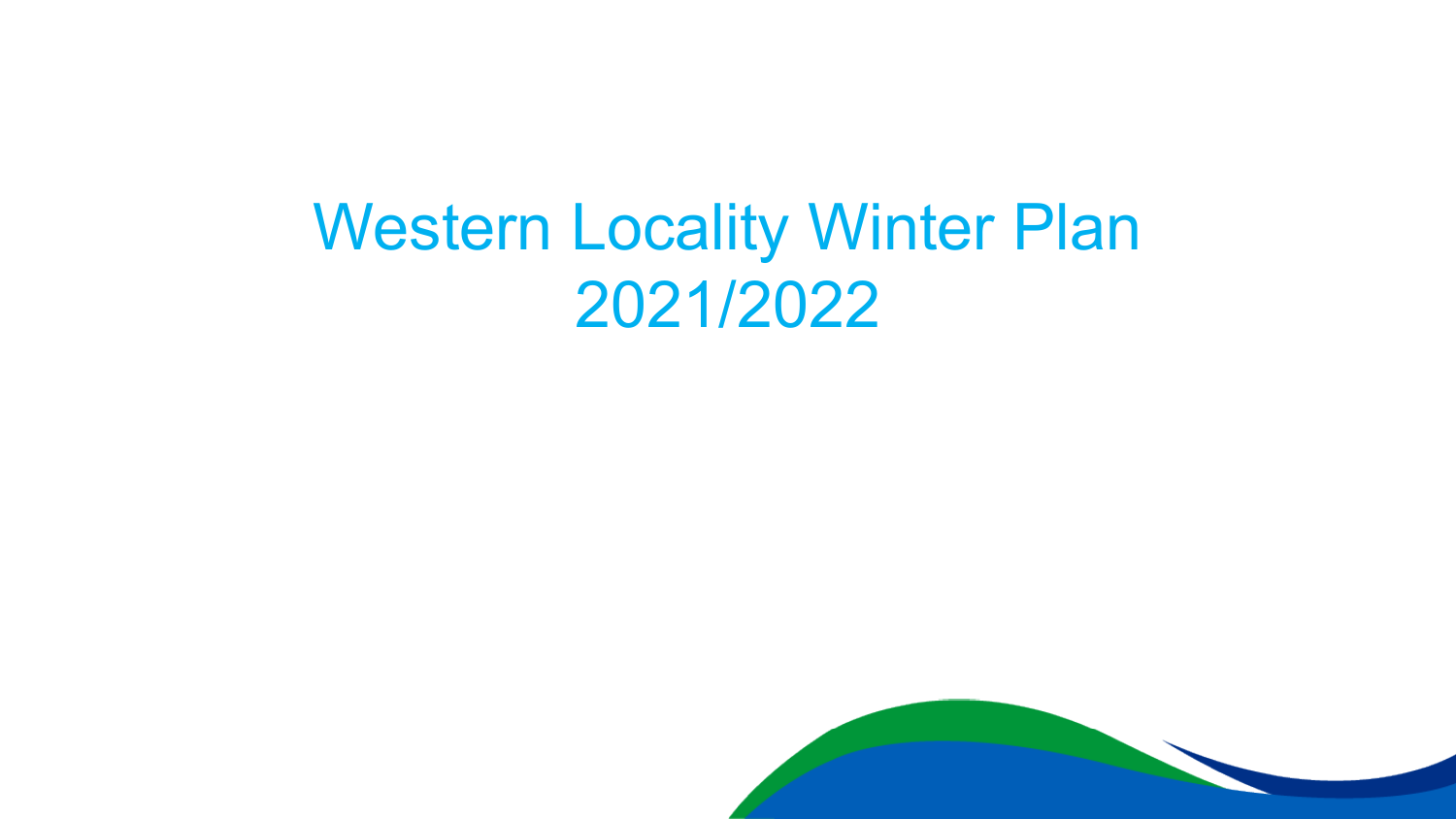### Introduction and Overview

The western system moves towards winter with a number of key challenges. The system is under severe pressure, working at OPEL escalation level 4 for most of the time, resulting in the need for agile commissioning with wider system escalation solutions, including mutual aid and cross provider solutions, with continual challenge to achieve the constitutional standards.

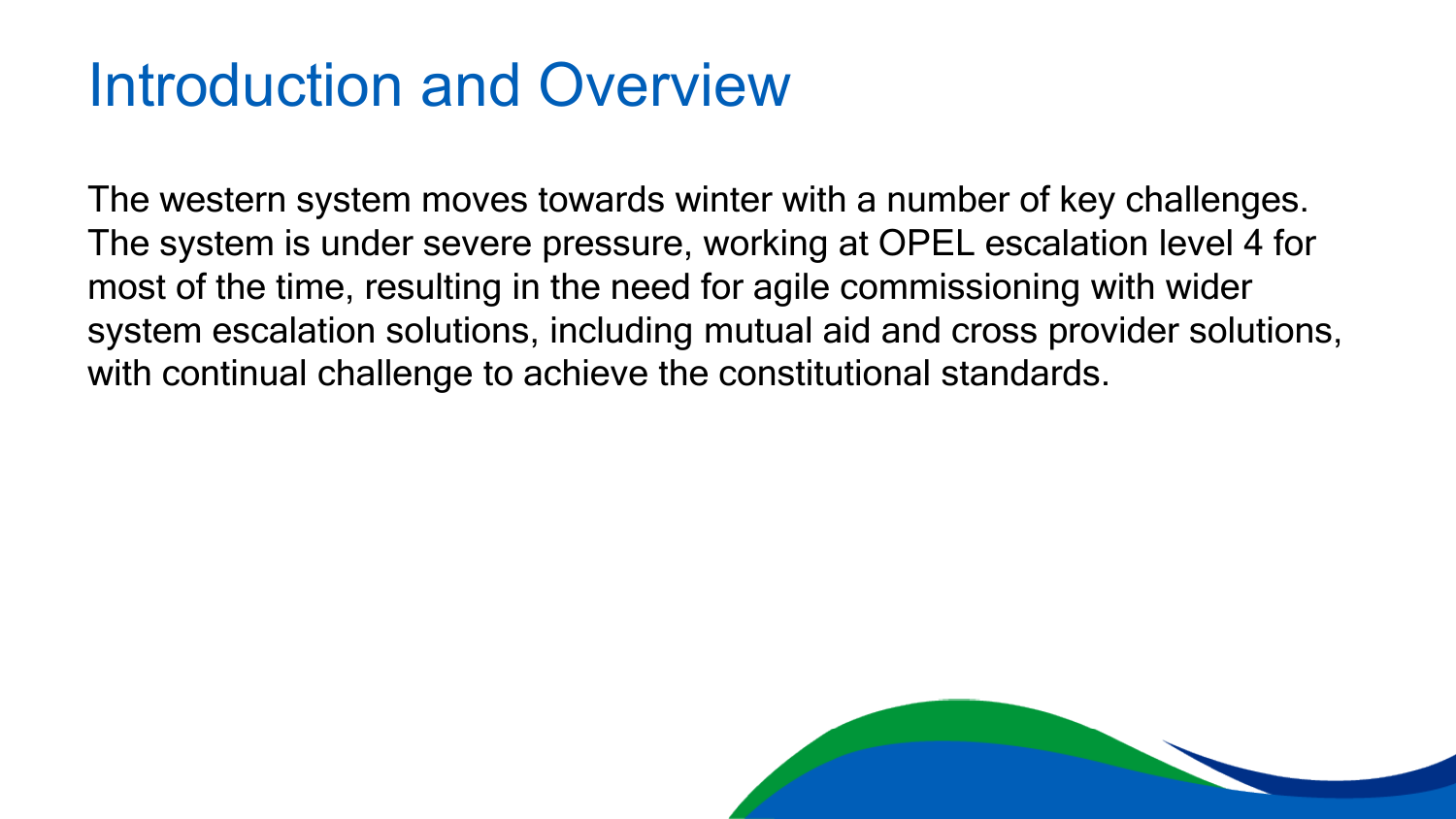## Current Position – Emergency Dept





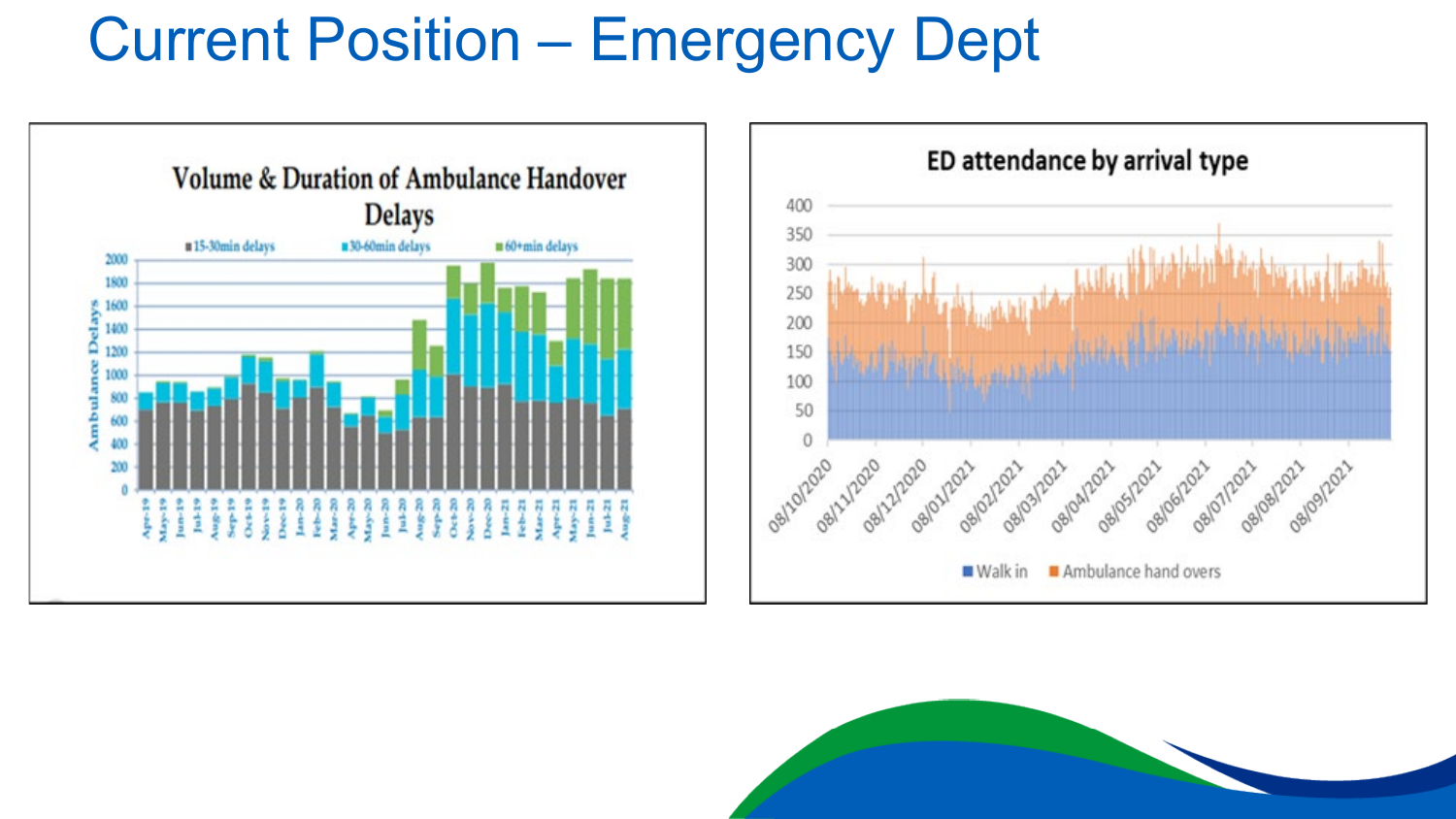### Current Position – Length of Stay



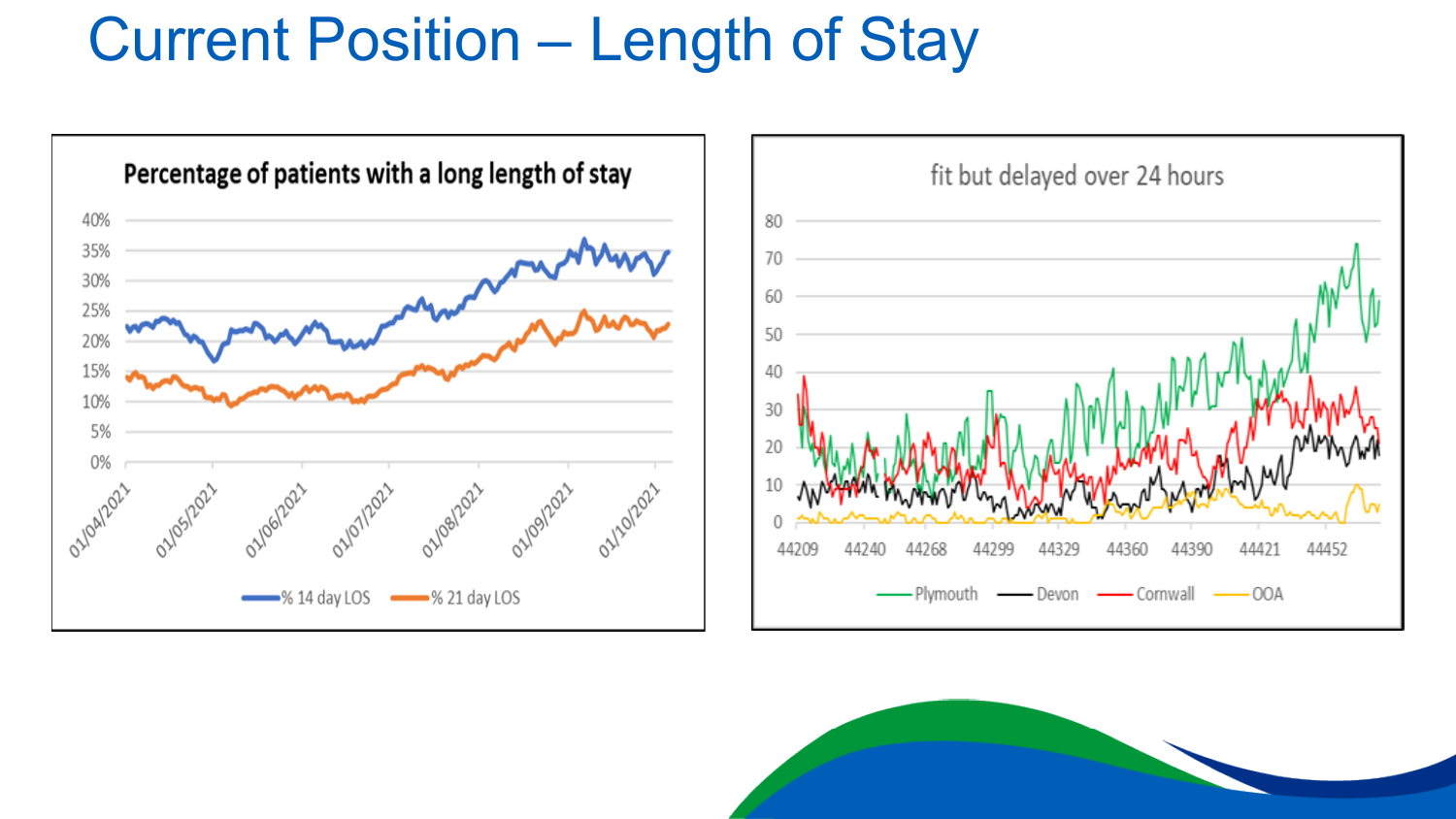# Priority Issues

#### For the system

- Workforce capacity and capability across the whole system but especially community capacity for onward care from hospital
- Ensuring robust plans are in place for potential increases in COVID and respiratory illnesses
- An acute trust with a known capital footprint which historically could not meet demand and is not of a size which can accommodate increasing numbers of people. The capacity is continually at risk of being saturated with small increase in people or ambulances and has been impacted further with social distancing rules although many of these have now been risk assessed and relaxed

#### Primary care and community

- Supporting the stability, capacity, and resilience of primary care
- Reducing demand for inpatient admission to UHP which is higher than desirable but is true demand based on triangulated evidence
- Maximising uptake of community alternatives to admission & ED attendance, such as Community Crisis Response and First Response (Mental Health)
- Managing community expectation availability of primary care/ use of ED / self-help/ impact of longer waiting times
- Care home fragility and domiciliary care capacity, especially if there are further covid peaks.
- Ability to maintain and offer capacity over a seven day period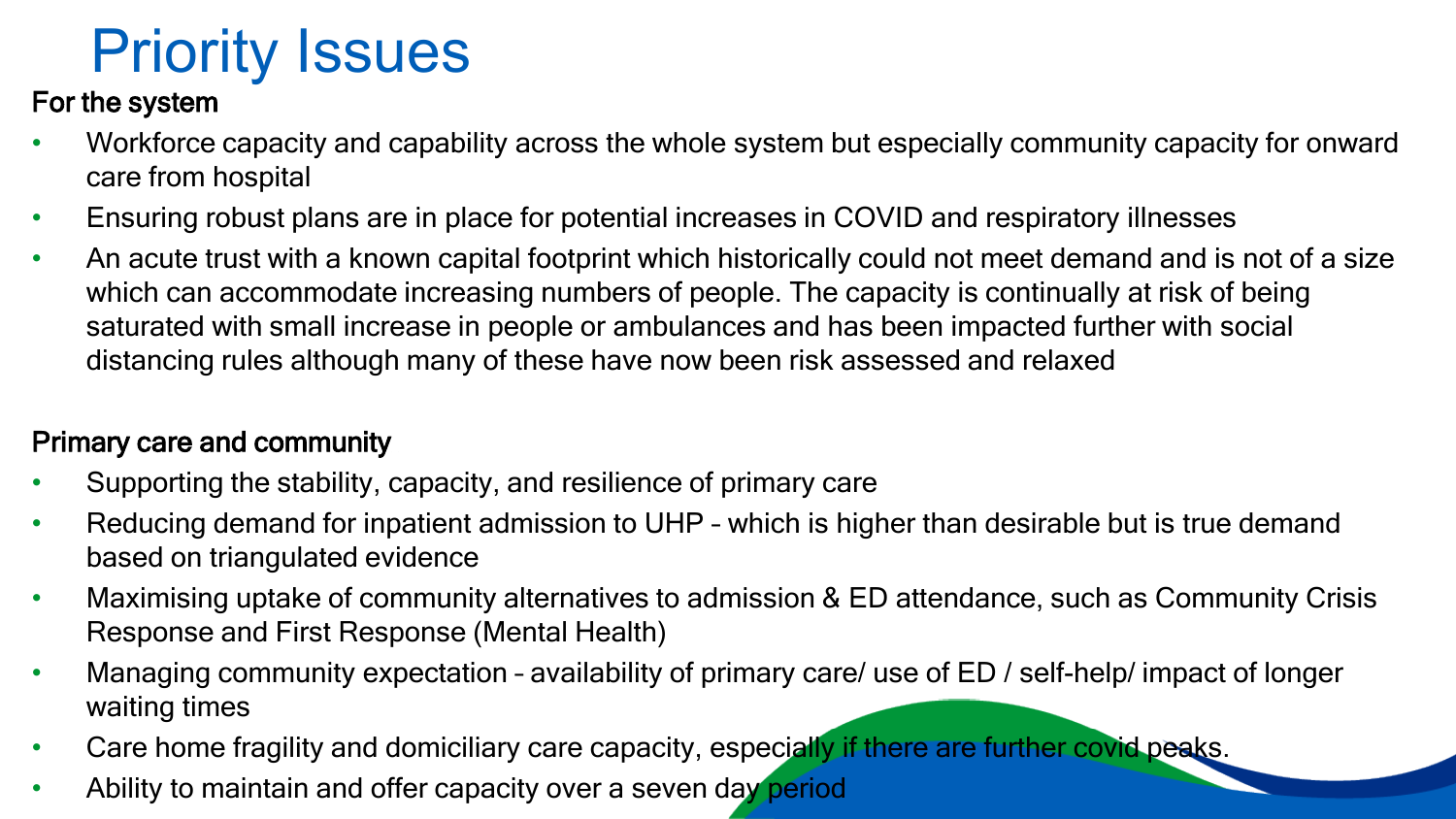#### Hospital front door.

- Handover delays for ambulances
- Social isolation issues in ED and impact on flow
- Admission Avoidance Teams Patient arrivals who could be treated in other pre hospital services

### In hospital issues

- Providing sufficient alternatives to prevent unnecessary admissions e.g. SDEC
- Need to maintain elective capacity as the Tertiary provider in the system to address extensive waiting times created by COVID
- Need to preserve emergency capacity as the Major Trauma Centre (and dealing with associated repatriation)
- Keeping low length of stay and low levels of delay in discharge

### Back door of the hospital

- Ability to maintain flow and discharge over a seven-day period
- High level of complex patients with 'no right to reside' which is further compromised by the increasing complexity of presentations both at the front door and for elective surgery. There is a risk that this is further compounded by the increasing age of patients admitted with Covid-19
- Capacity to ensure people are using the right pathway out of hospital to optimise their return to independence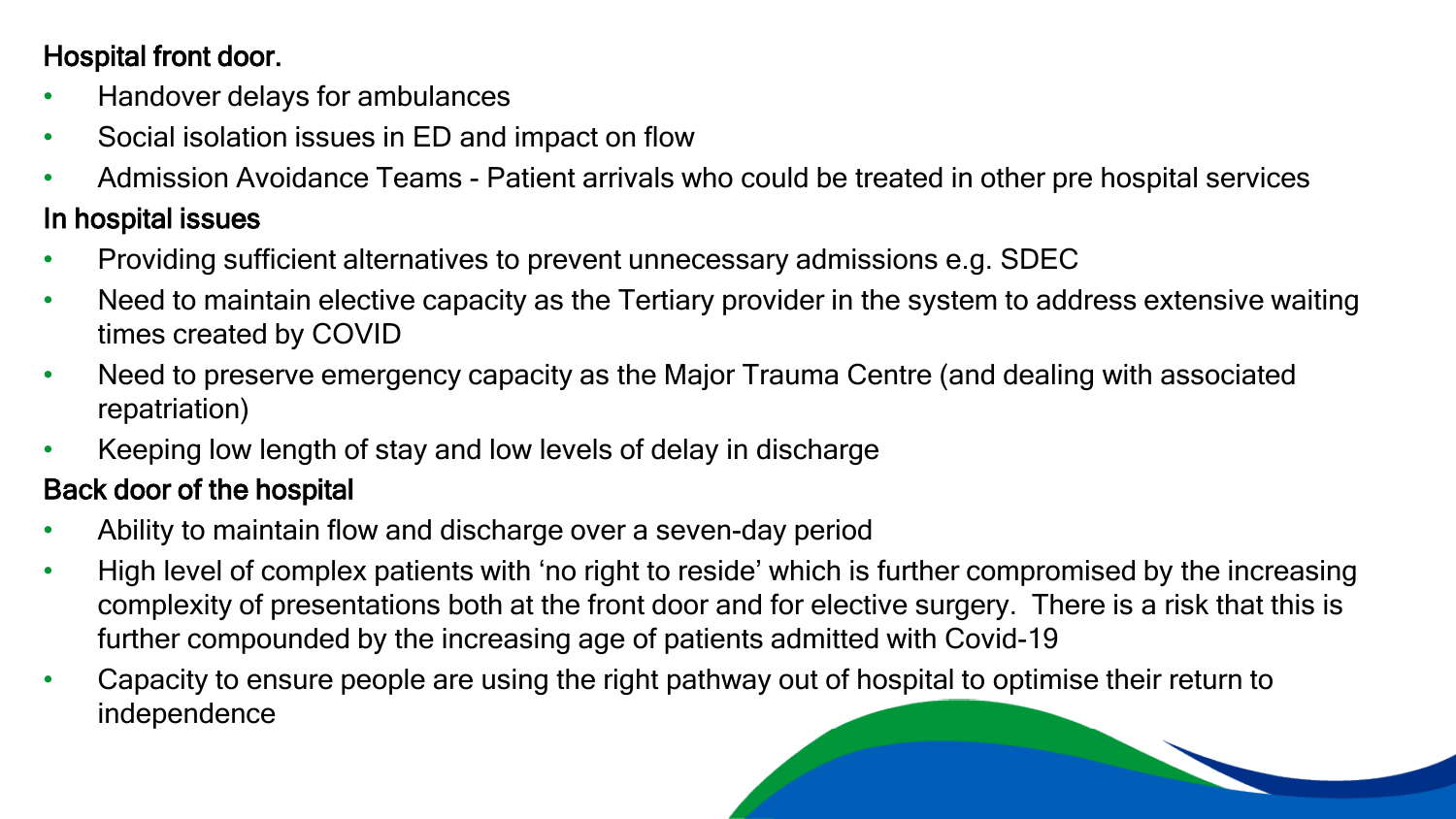## Demand and Capacity

The locality has used a combination of information supplied by CCG Business Intelligence Team, UHP modelling and local H&SC community capacity analysis to identify the challenges for the forthcoming winter.

### **Summary**

- Circa 85 beds short for acute medicine care (not including shortfall for surgery which is needing to be sourced elsewhere and critical care capacity)
- Insufficient critical care capacity for MTC/Tertiary status
- Sufficient overall care home capacity but not for dementia or for younger people with complex needs. Similar picture for all three localities, within Devon footprint
- Insufficient home based intermediate care capacity

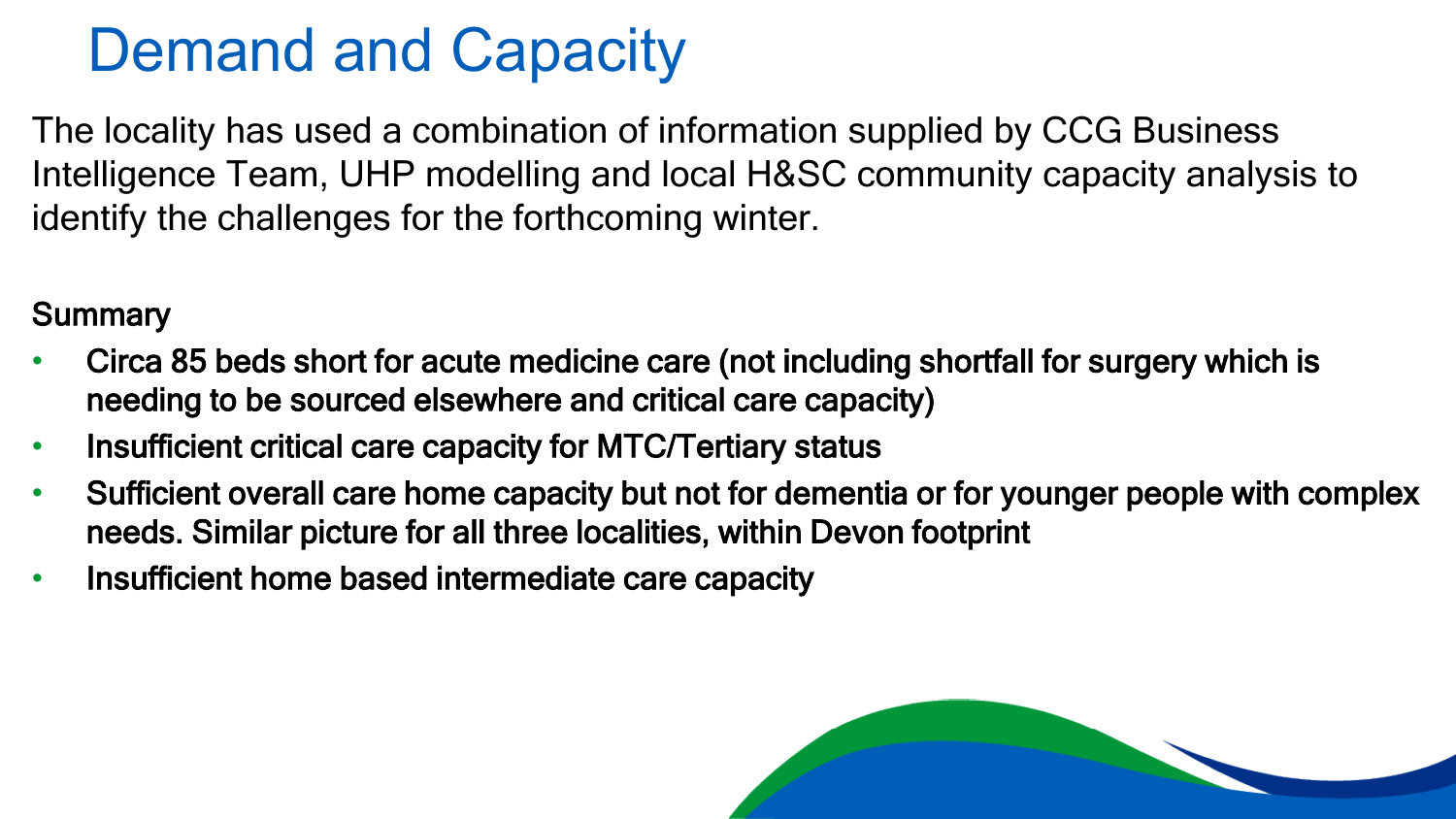### Planned Increase In Capacity - Beds

| <b>Additional capacity</b>     | Oct | Nov | <b>Dec</b> | Jan | Feb | Mar | <b>Notes and risks</b>           |
|--------------------------------|-----|-----|------------|-----|-----|-----|----------------------------------|
| Woodland villa beds            | 12  | 12  | 12         | 12  | 12  | 12  | Must be kept full, virtual ward  |
|                                |     |     |            |     |     |     | oversight                        |
| Care Hotel Plymouth            | 12  | 32  | 32         | 32  | 32  | 32  | Must be kept full, virtual ward  |
|                                |     |     |            |     |     |     | oversight                        |
| Woolwell                       |     |     |            |     | 10  | 10  | CQC and staffing                 |
| W&PCV centre                   |     |     |            | 12  | 24  | 24  | Staffing and capital development |
|                                |     |     |            |     |     |     | reliant                          |
| South Hams Super surge         | 3   | 3   | 6          | 6   | 6   | 6   | Staffing dependent               |
| beds                           |     |     |            |     |     |     |                                  |
| Cornwall Patient Hotel in      |     | 6   | 6          | 6   | 6   | 6   | Commences 8.11.2021 (35% of 20   |
| Newquay                        |     |     |            |     |     |     | beds Plymouth facing)            |
| Bodmin and Cornwall            |     | х   | x          | x   | x   | х   | Date for commencement to be      |
| Cares - short stay             |     |     |            |     |     |     | confirmed                        |
| blocked beds                   |     |     |            |     |     |     |                                  |
| <b>Total 'true' additional</b> | 27  | 53  | 56         | 62  | 90  | 90  |                                  |
| beds                           |     |     |            |     |     |     |                                  |
|                                |     |     |            |     |     |     |                                  |
| Impact of prevented            |     | х   | х          | x   | х   | X   | TBC                              |
| admissions                     |     |     |            |     |     |     |                                  |
| Impact of reduced delays       |     | 25  | 25         | 25  | 25  | 25  | Based on august data.            |
| 5% target                      |     |     |            |     |     |     |                                  |
| <b>Total efficiency</b>        |     | 25  | 25         | 25  | 25  | 25  |                                  |
| improvement                    |     |     |            |     |     |     |                                  |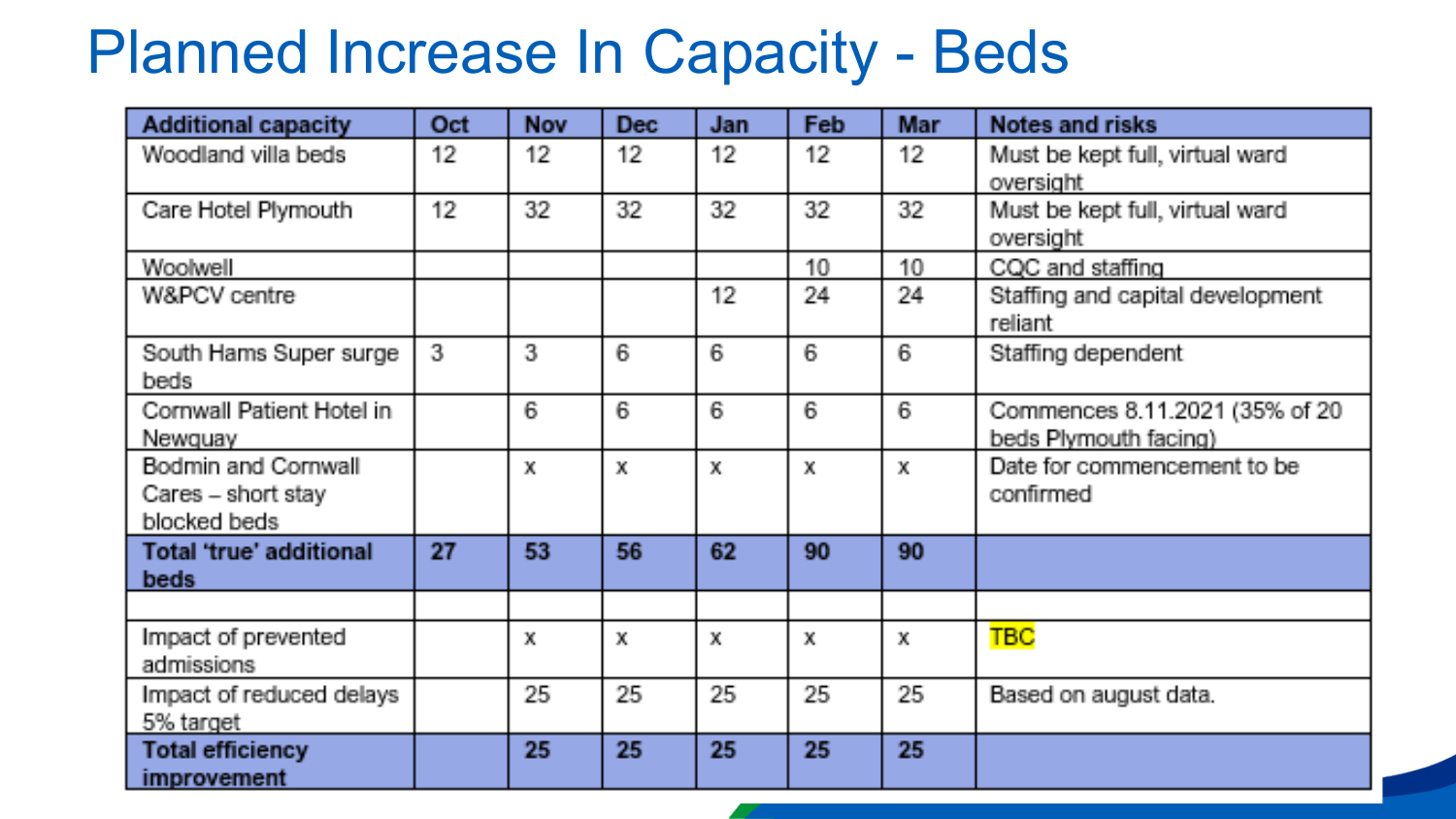### Demand and Capacity – Home Care

| Additional capacity                                                | Oct        | Nov | <b>Dec</b> | Jan            | Feb            | Mar | Notes and risks                                                               |
|--------------------------------------------------------------------|------------|-----|------------|----------------|----------------|-----|-------------------------------------------------------------------------------|
| Plymouth - additional hours per week                               |            |     |            |                |                |     |                                                                               |
| 25wte additional staff being recruited by Livewell.                |            | 60  | 100        | 140            | 180            | 210 | Recruitment dependent (figures based on oct/nov).                             |
| Additional IAH plan for increasing capacity                        |            | 50  | 100        | 150            | 200            | 250 | Ongoing recruitment increasing numbers, but also need to<br>address attrition |
| Layering process \ as per DCC to maximise staff time.              |            |     |            |                |                |     | Challenge that recruits from each other rather than new<br>capacity.          |
| Additional end of life specialist support                          |            |     |            |                |                |     | Link with D2A project and CHC, expecting incremental<br>increases.            |
| GSW for care hotel Abicare                                         |            | 70  | 70         | 70             | 70             | 70  | Employed under hotel.                                                         |
| GSW for short placements from stroke ward.                         |            |     |            |                |                |     |                                                                               |
| GSW increase in existing services.                                 |            |     |            |                |                |     |                                                                               |
| SHWD additional hours per week (except PA is cases)                |            |     |            |                |                |     |                                                                               |
| Overtime/agency capacity - hours of care                           |            | 200 | 200        | 200            | 200            | 200 | Deploy through STS                                                            |
| Review for sufficiency project                                     | 5          | 10  | 15         | 20             | 25             | 30  |                                                                               |
| Training and guidance for providers reducing double-handed<br>care | <b>TBC</b> |     |            |                |                |     |                                                                               |
| Increase use of shared lives home from hospital for P1 and P2      |            |     |            |                |                |     | Shared lives host resource development required                               |
| Increase use of Personal Assistant market                          | 2          | 2   | 2          | $\overline{c}$ | $\overline{2}$ | 2   | Package per week                                                              |
| <b>Kernow</b>                                                      |            |     |            |                |                |     |                                                                               |
| Cap removed from Dynamic purchasing (post STEPs)                   | <b>TBC</b> |     |            |                |                |     |                                                                               |
| £1200 grant                                                        | $5 - 10$   |     |            |                |                |     | On going                                                                      |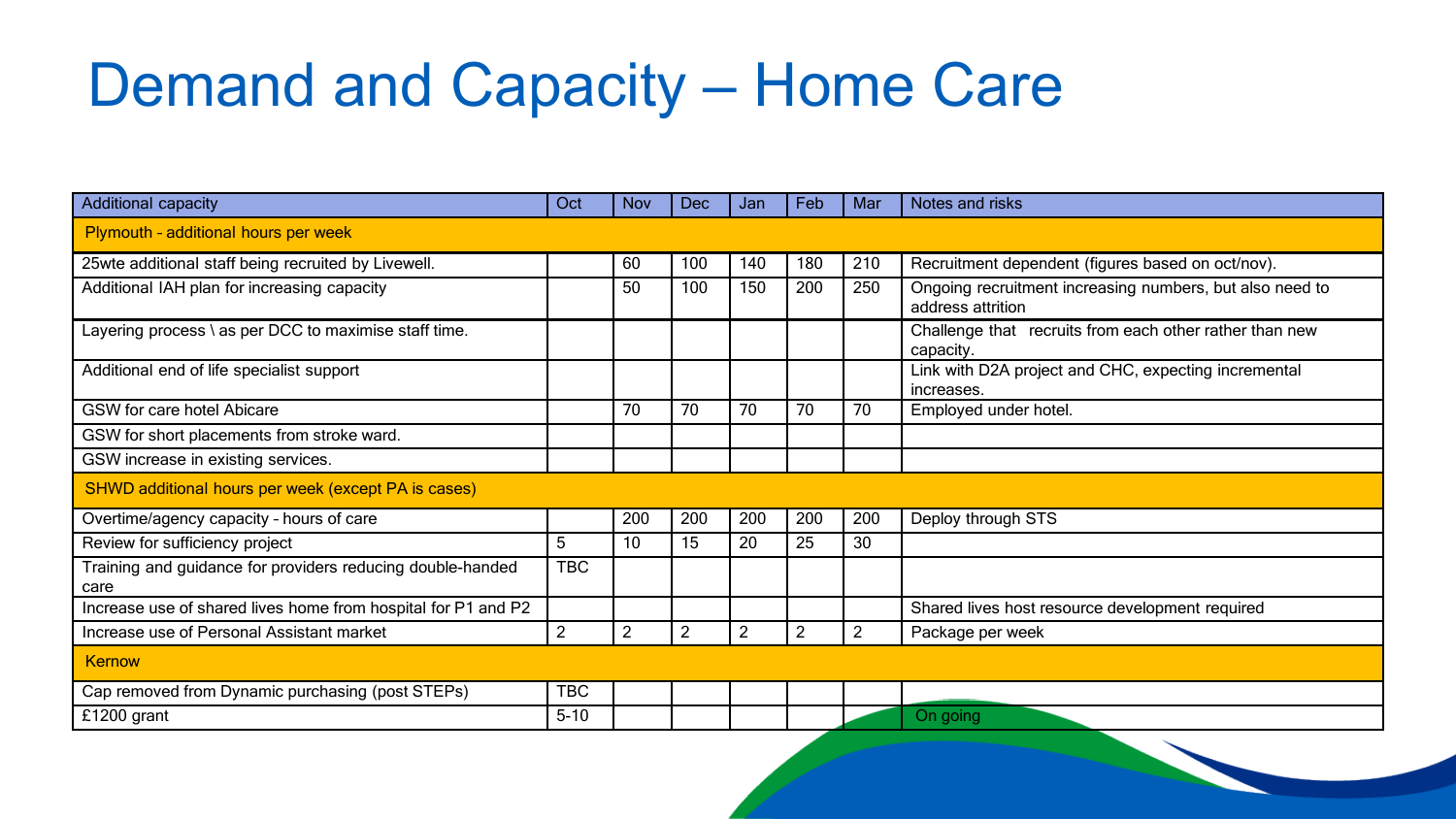## Winter Challenges

- **Elective restoration and recovery**
- **Primary care resilience**
- **Bank Holidays**
- **-** Communications
- **Nental health**
- **Infection control**